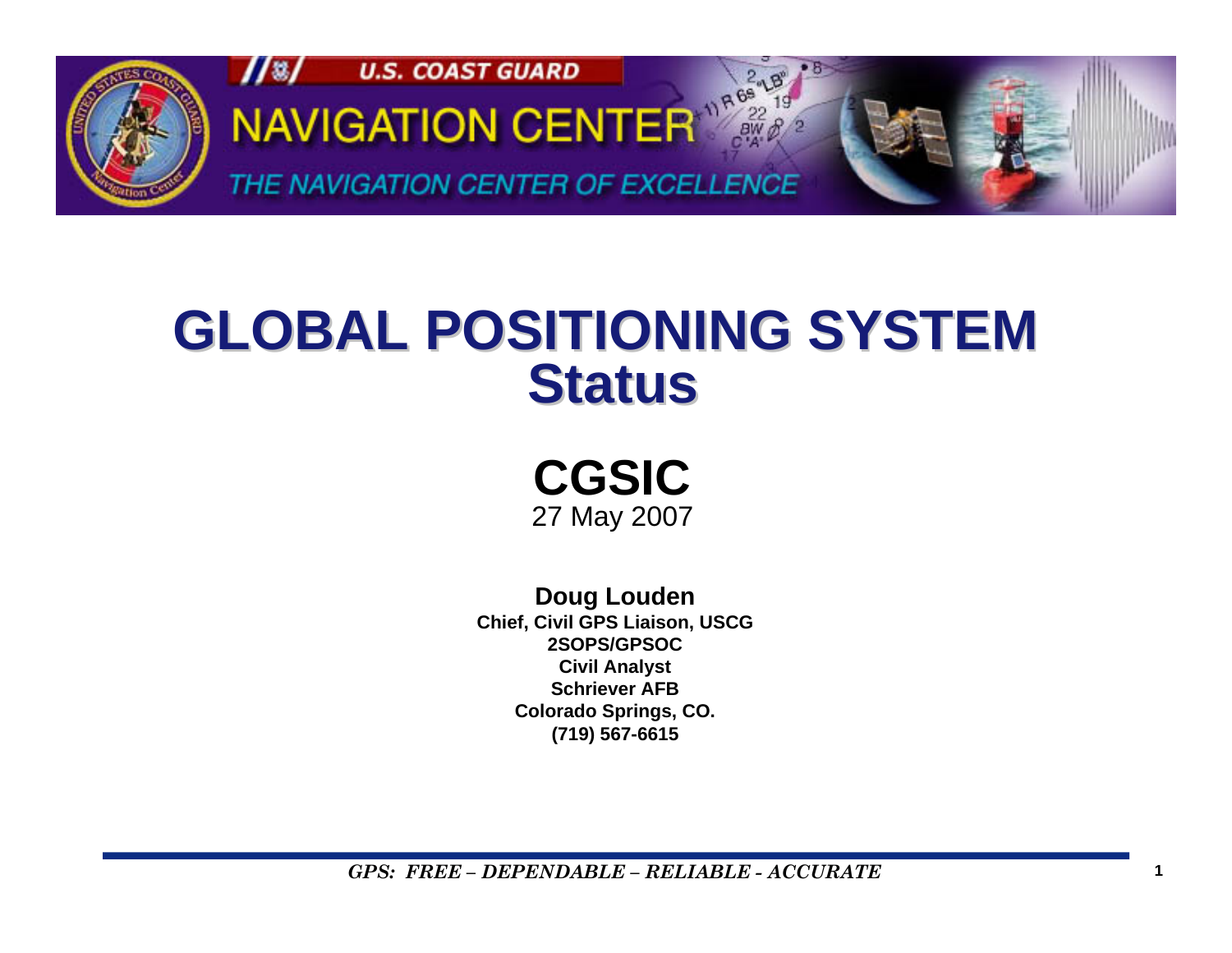

- F. **Like the Internet, GPS has become a critical component of the global information infrastructure** 
	- Applications that enable broad new capabilities
	- **Facilitating innovations in efficiency, safety, environmental, public security, and science**
- Over the past decade, GPS has grown into a global utility **providing space-based positioning, navigation and timing (PNT)** 
	- **Consistent, predictable, dependable performance and policy**
	- P. **Augmentations improve performance even further**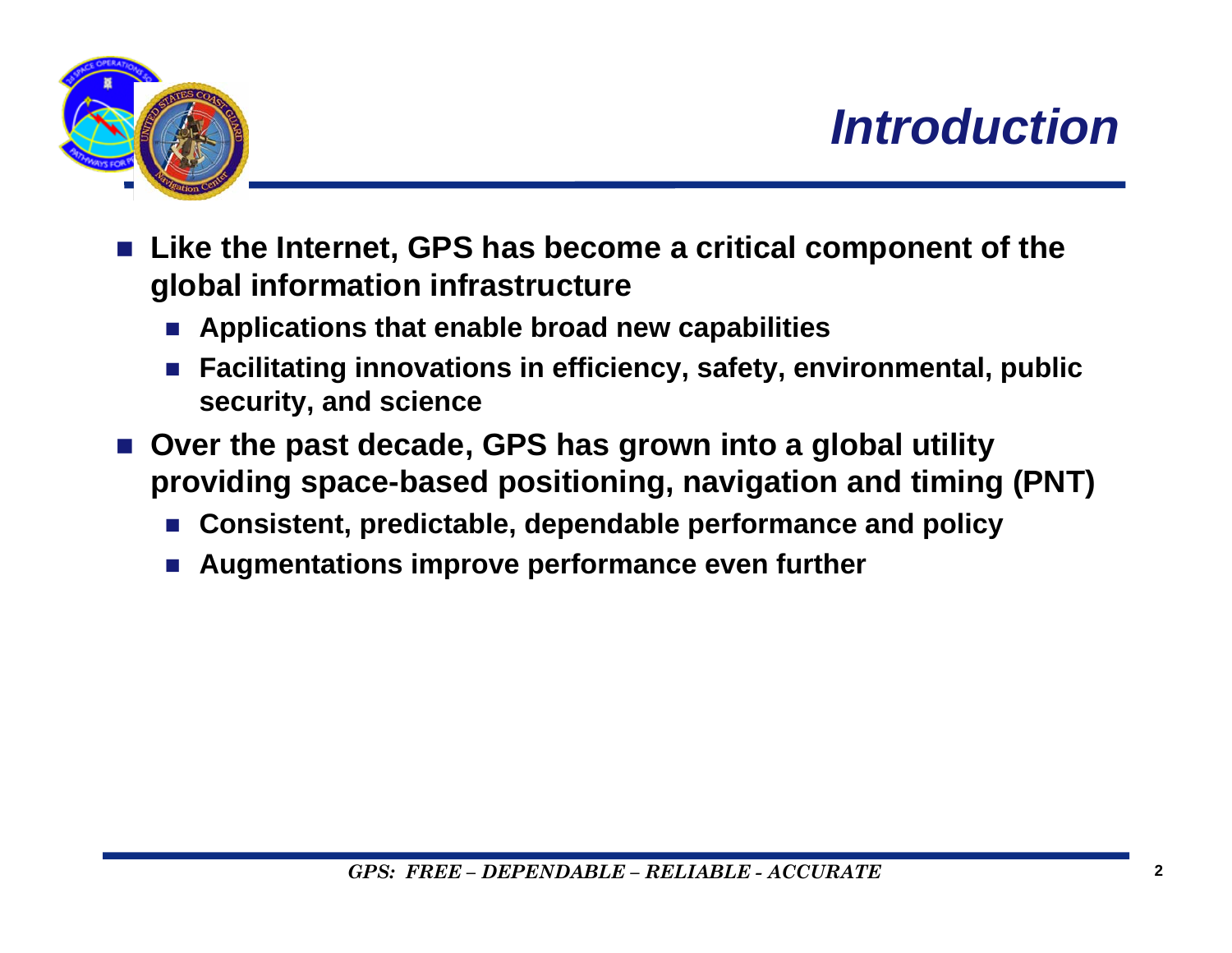

- F. **Global GPS civil service performance commitment continuously met/exceeded since 1993**
- **Access to civilian GPS service is free of direct user charges**
	- **As well as USG augmentation services**
- **Public domain documentation**
	- Free and equal availability to all users and industry
	- Equal opportunity to develop user equipment and compete on the **world market**
- Owned and operated by the U.S. Government
	- П **Managed at national level as multi-use asset**
	- П **Acquired and operated by U.S. Air Force on behalf of USG**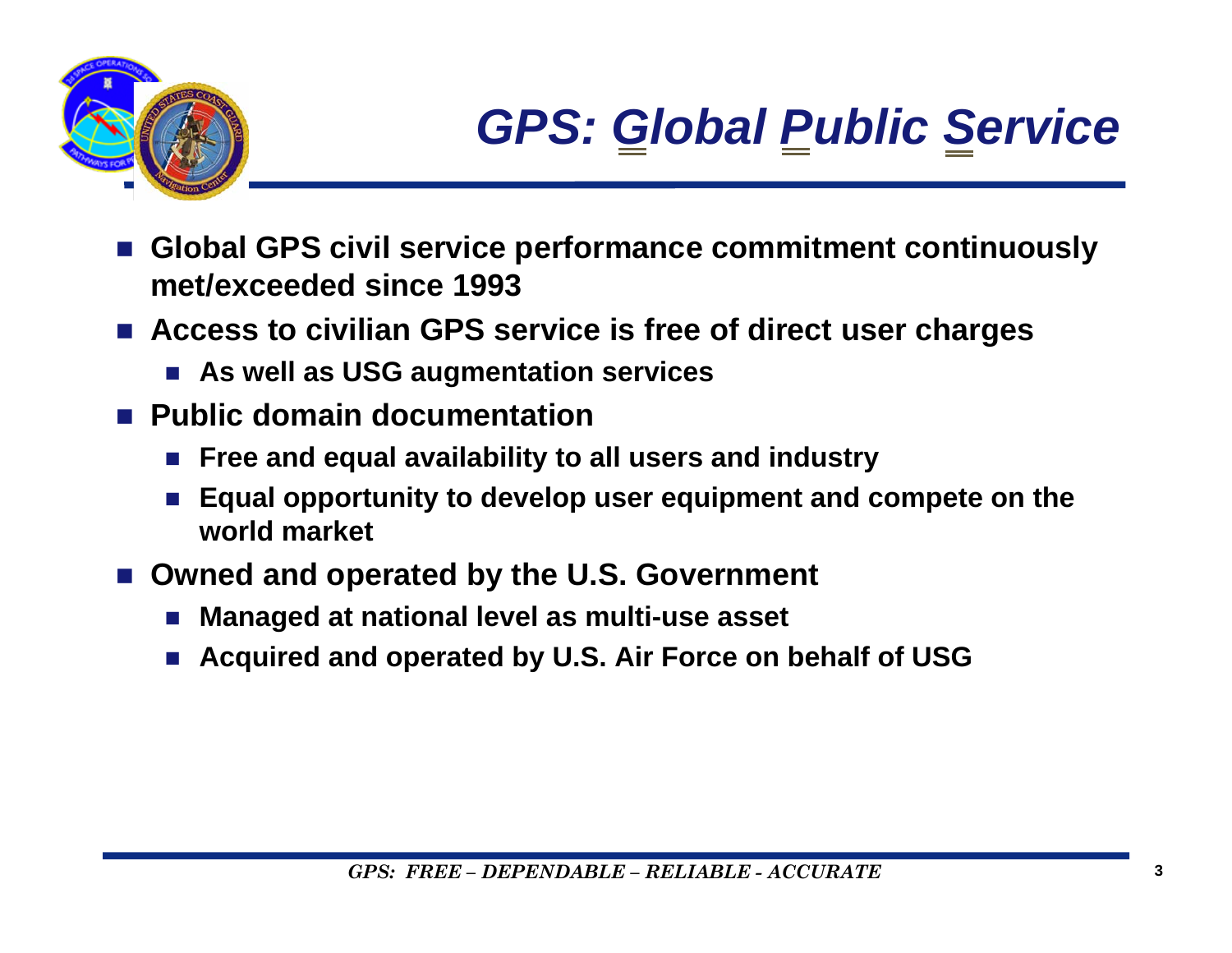



- GPS Constellation Status
- Recent GPS Accomplishments
- Status of GPS programs
	- **GPS Block IIR/IIR-M**
	- GPS Block IIF
	- **GPS Block III**
- **Summary**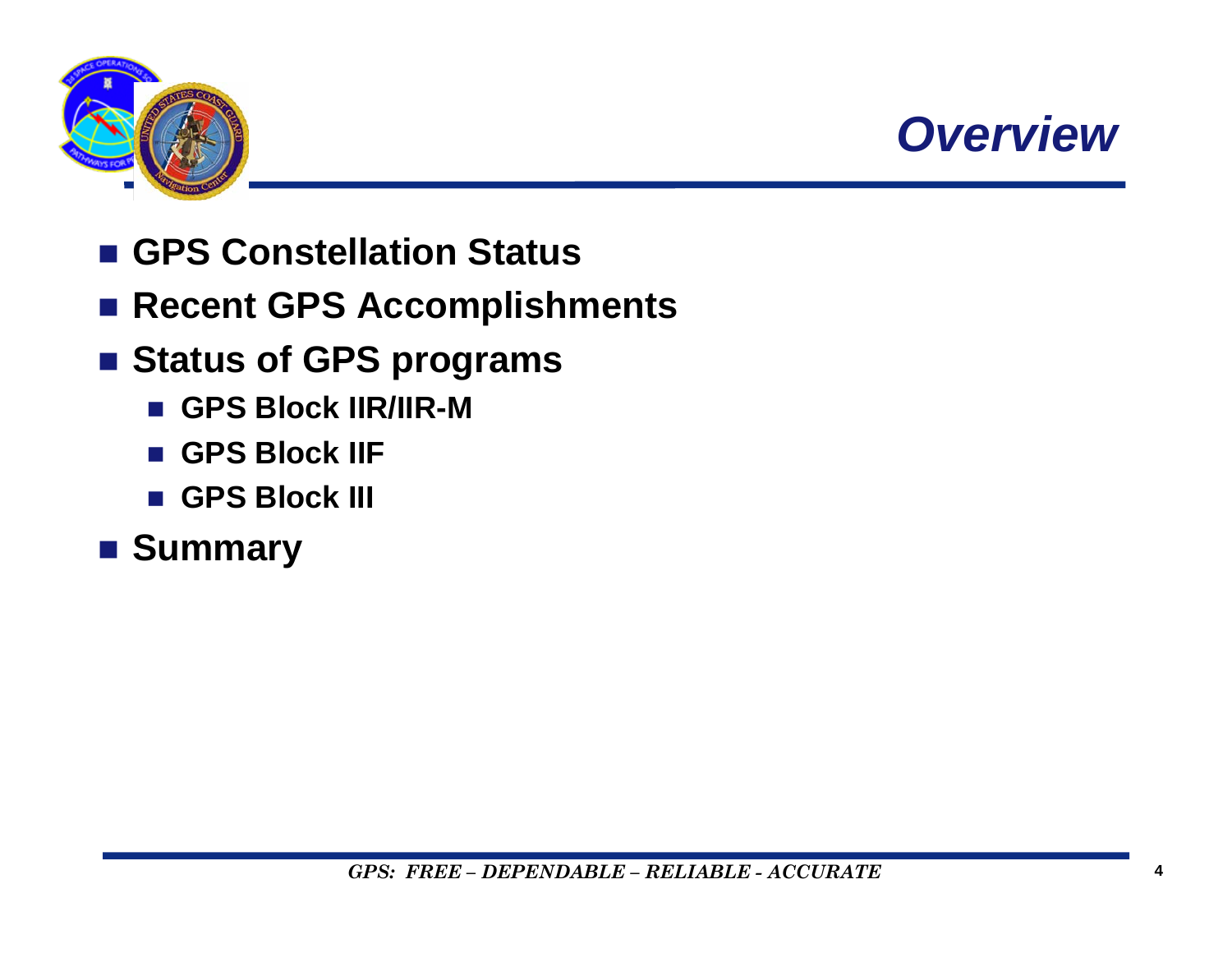

- F. **Baseline 24 satellite constellation in medium earth orbit**
- **Global coverage, 24 hours a day, all weather conditions**
- g) **Satellites broadcast precise time and orbit information on L-band radio frequencies**
- **Two types of signals:**
	- Standard (free of direct user fees)
	- П **Precise (U.S. and Allied military)**
- g) **Three segments:** 
	- Space
	- П **Ground control**
	- **User equipment**

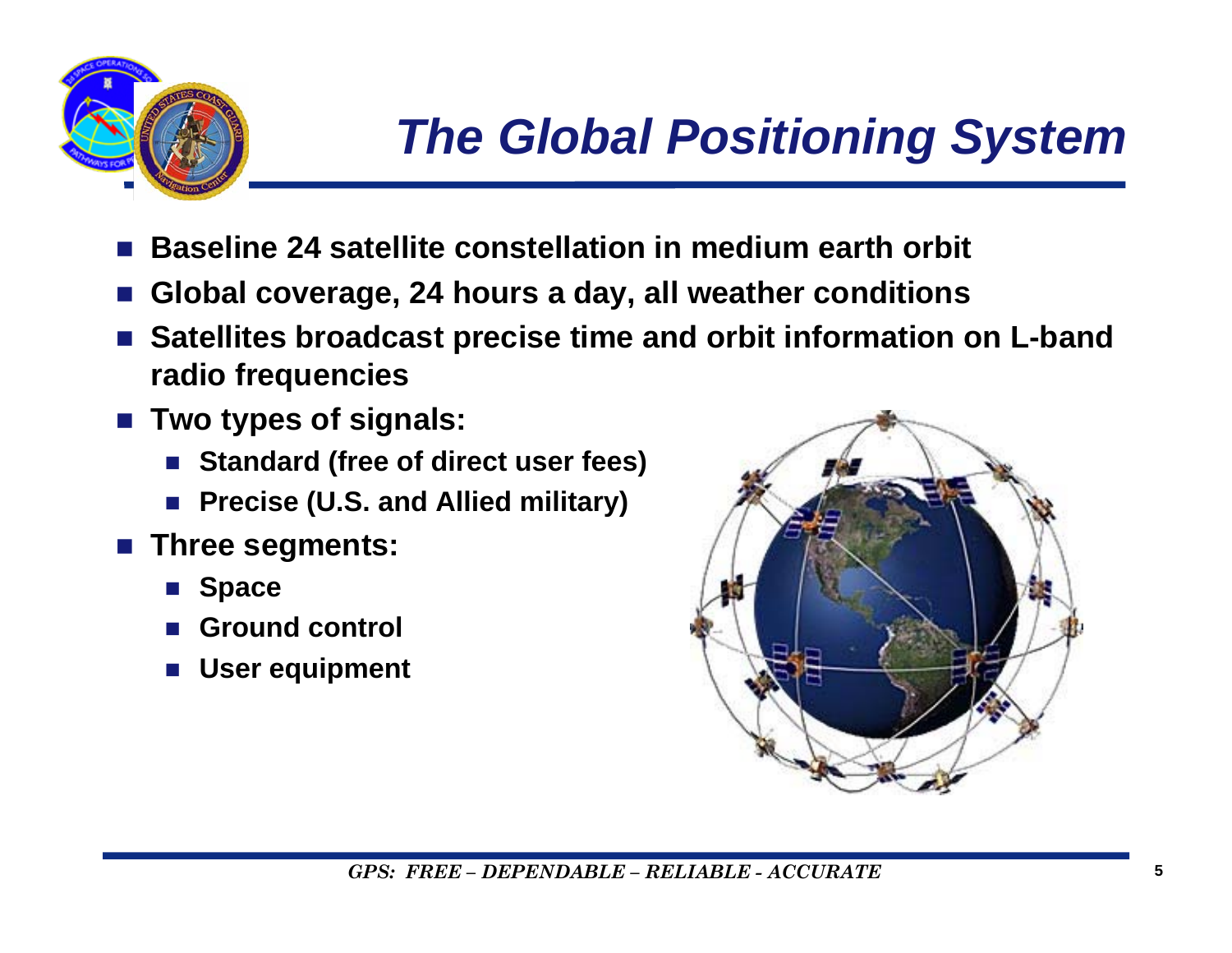

## *Current Constellation*

#### 30 Operational Satellites 30 Operational Satellites (Baseline Constellation: 24) (Baseline Constellation: 24)

- $\mathbb{R}^3$ **15Block IIA satellites operational**
- $\mathbb{R}^3$  **12 Block IIR satellites operational**
	- **5 remaining Block IIR satellites are modernized**
- **3 Block IIR-M satellite operational**
	- Transmitting new civil signal (L2C codeless)
- **U.S. Government continuously assessing constellation health to determine launch need**
	- **New IIR-M satellite launched** 
		- Sep 05, Sep 06, Nov 06
	- **Next launches:** Sep 07
- **Global GPS civil service performance commitment met continuously since Dec 2003**



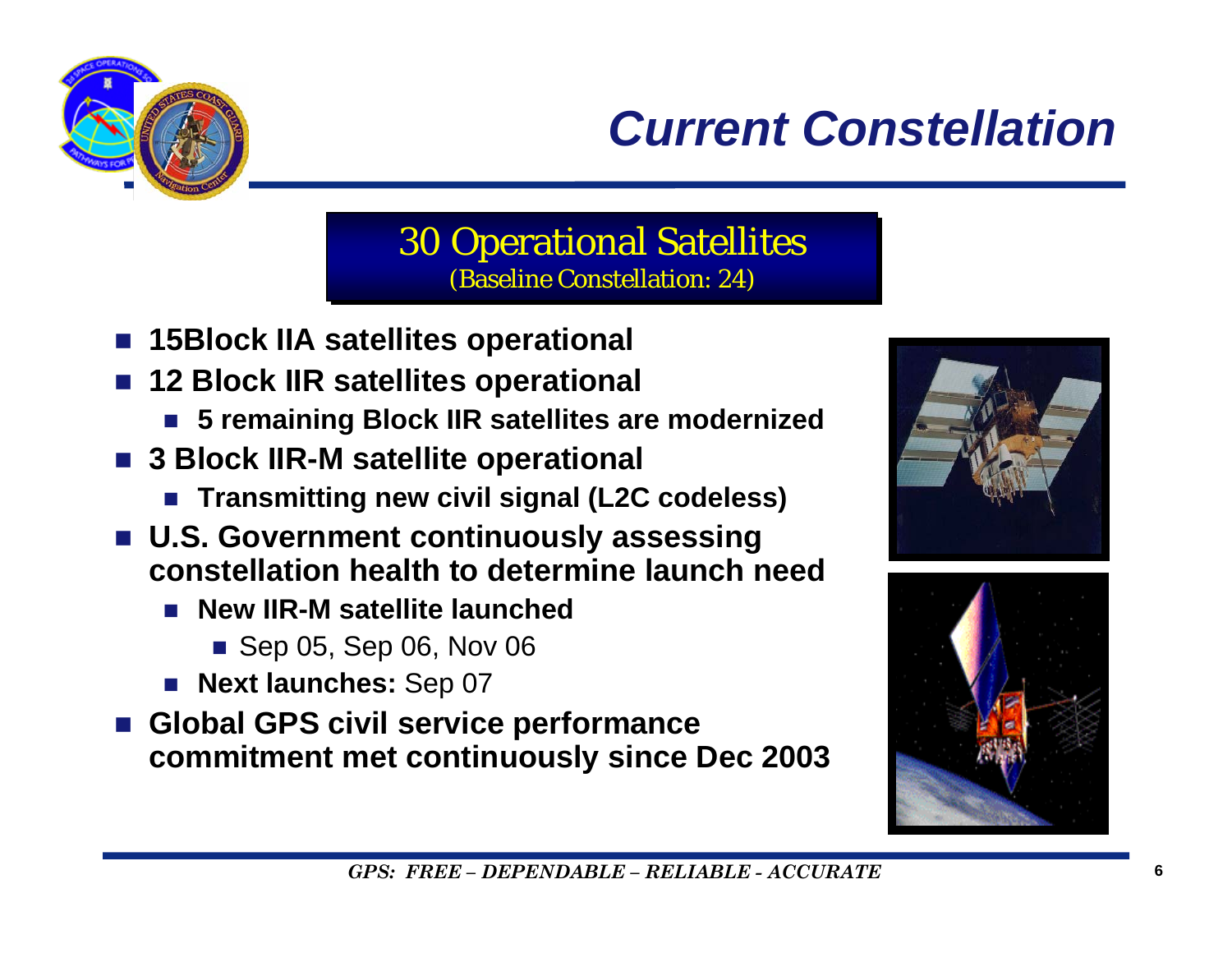

#### *GPS Constellation Status Satellite Age as of March 2007*



*GPS: FREE – DEPENDABLE – RELIABLE - ACCURATE*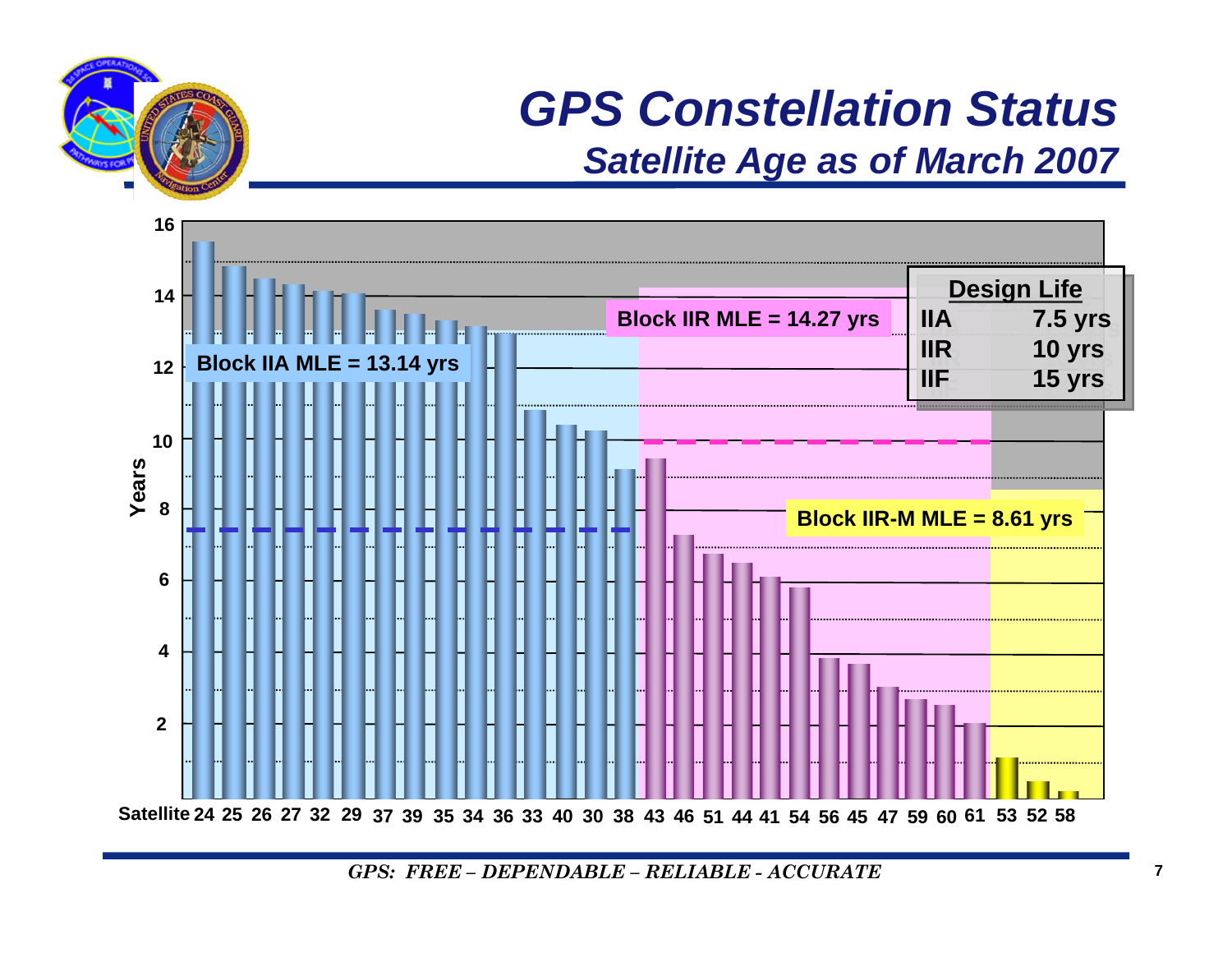

## **Launched a new era of GPS services**

- First GPS IIR-M (14) launched 25 Sep 05, operational 16 Dec 05
- $\mathcal{L}_{\mathcal{A}}$ New military signal (M-Code) and new civil signal (L2C)
- GPS IIR-M (15) launched 25 Sep 06; IIR-16(M) launched 17 Nov 06

## ■ New acquisition strategies for next generation **GPS**

- **GPS IIF Satellites**
- **GPS Block III satellites**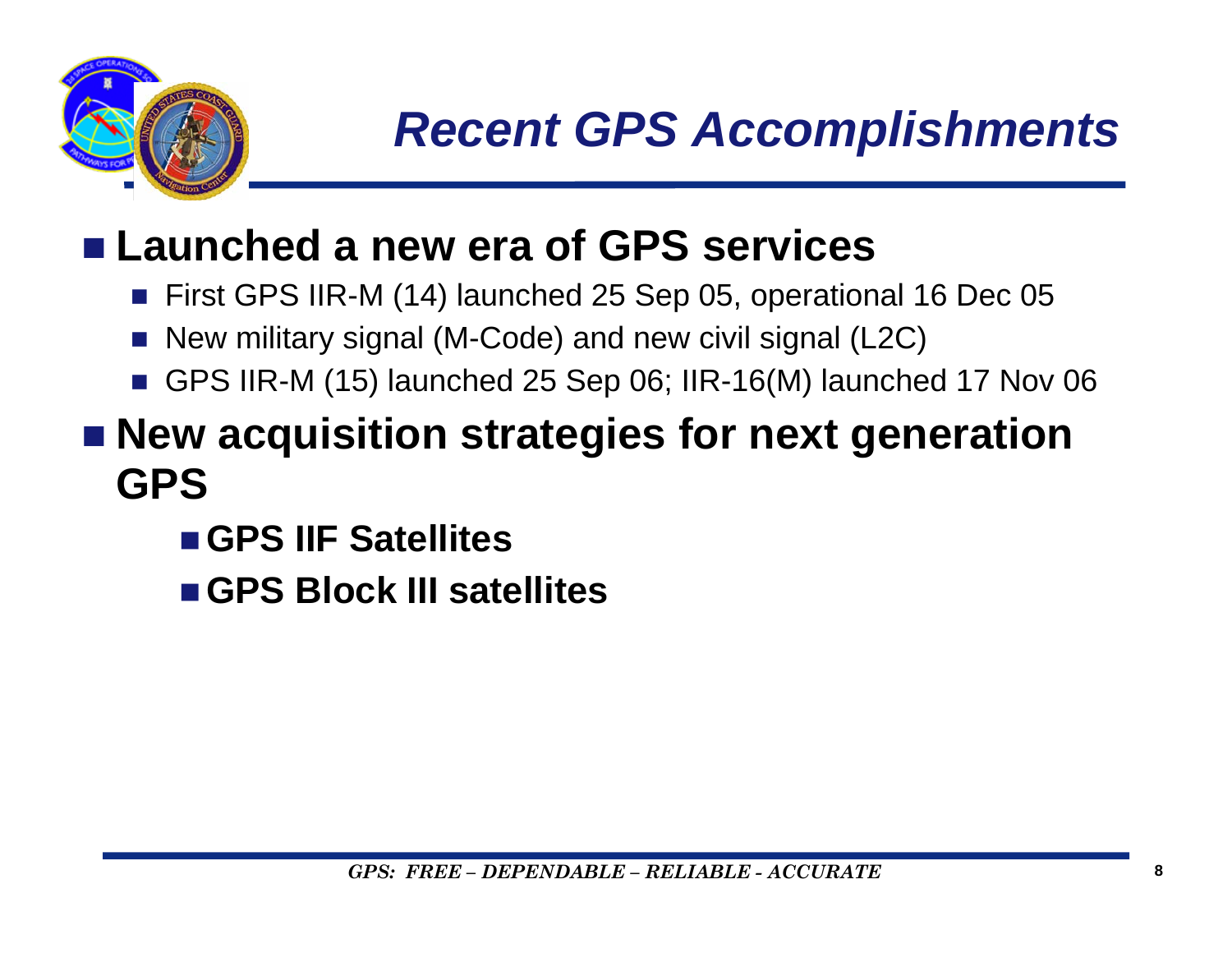

# *Modernized GPS – Civil Signals*

- P. **Second civil signal ("L2C")**
	- P. **Designed to meet commercial needs**
		- Higher accuracy through ionospheric correction
		- Higher effective power and improved data structure reduce interference, speed up signal acquisition, enable miniaturization of receivers, may enable indoor use
	- × **Began with GPS Block IIR-M in Sep 2005; 24 satellites: ~2014**
- **Third civil signal ("L5")**
	- **Designed to meet demanding requirements for transportation safety (safety-of-life)**
		- Uses highly protected Aeronautical Radio Navigation Service (ARNS) band
	- E **Begins with GPS Block IIF**
	- u **First launch: ~2007; 24 satellites: ~2016**
- $\blacksquare$  **Fourth civil signal ("L1C")**
	- **Designed with international partners to enable GNSS interoperability**
	- E **Begins with GPS Block III**
	- × **First launch: ~2013; 24 satellites: ~2021**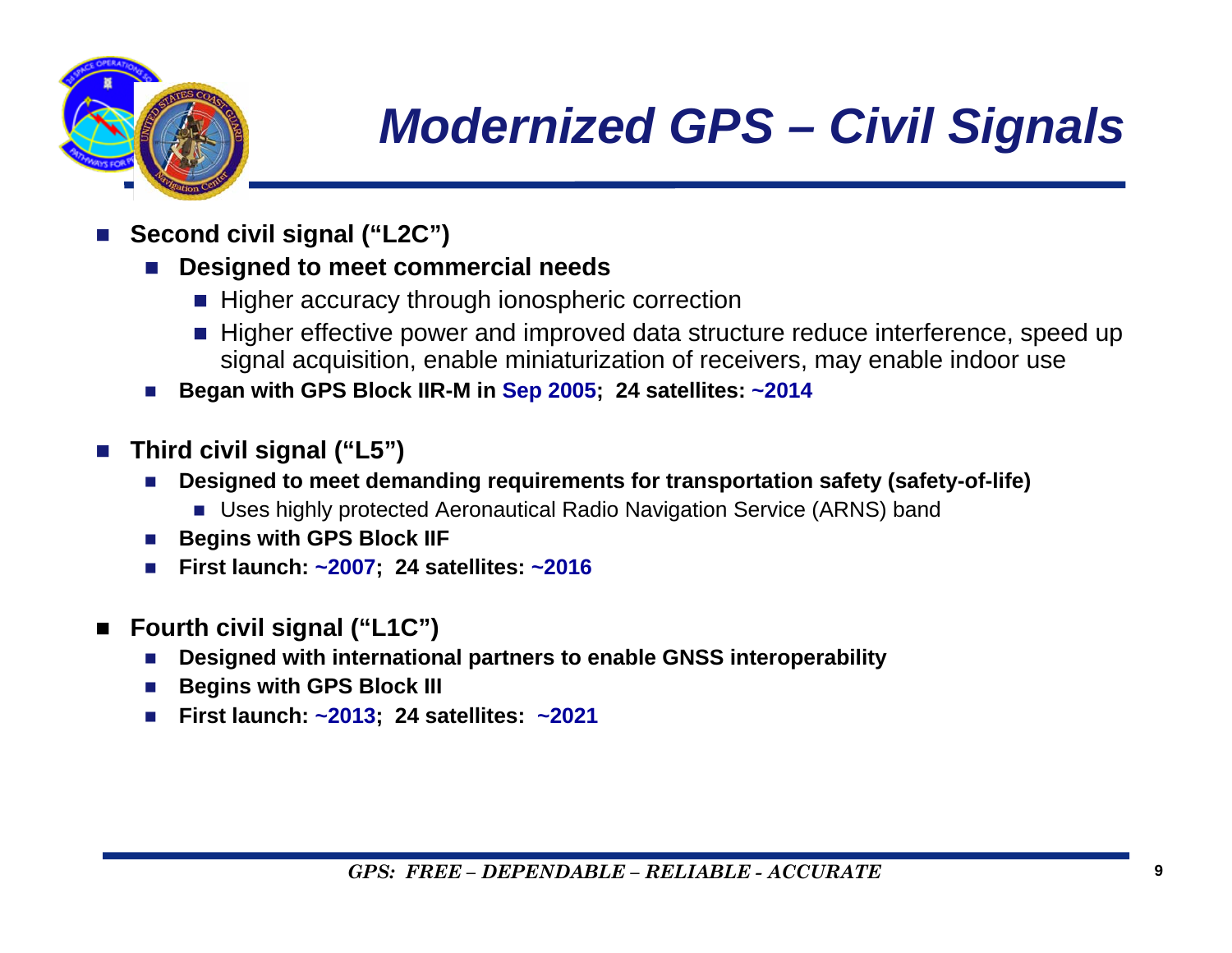

- 21 satellite procurement; 13 IIRs, 8 IIR-Ms
	- $\mathbb{R}^2$ **12 IIRs operational; 1st IIR launch, 22 Jul 97**
	- **3 IIR-Ms operational; 1st IIR-M launch, 25 Sep 05**
		- **Includes M-Code capability**
		- Broadcasting new civil signal (L2C) w/o Nav Message
		- **Provides improved accuracy for civil users with L2C receivers**

#### **Five Block IIR-M launches remain**

- $\mathbb{R}^3$ **Next launch planned for Sep 07**
- **FY08 launches: Dec/Mar/Jun/Sep**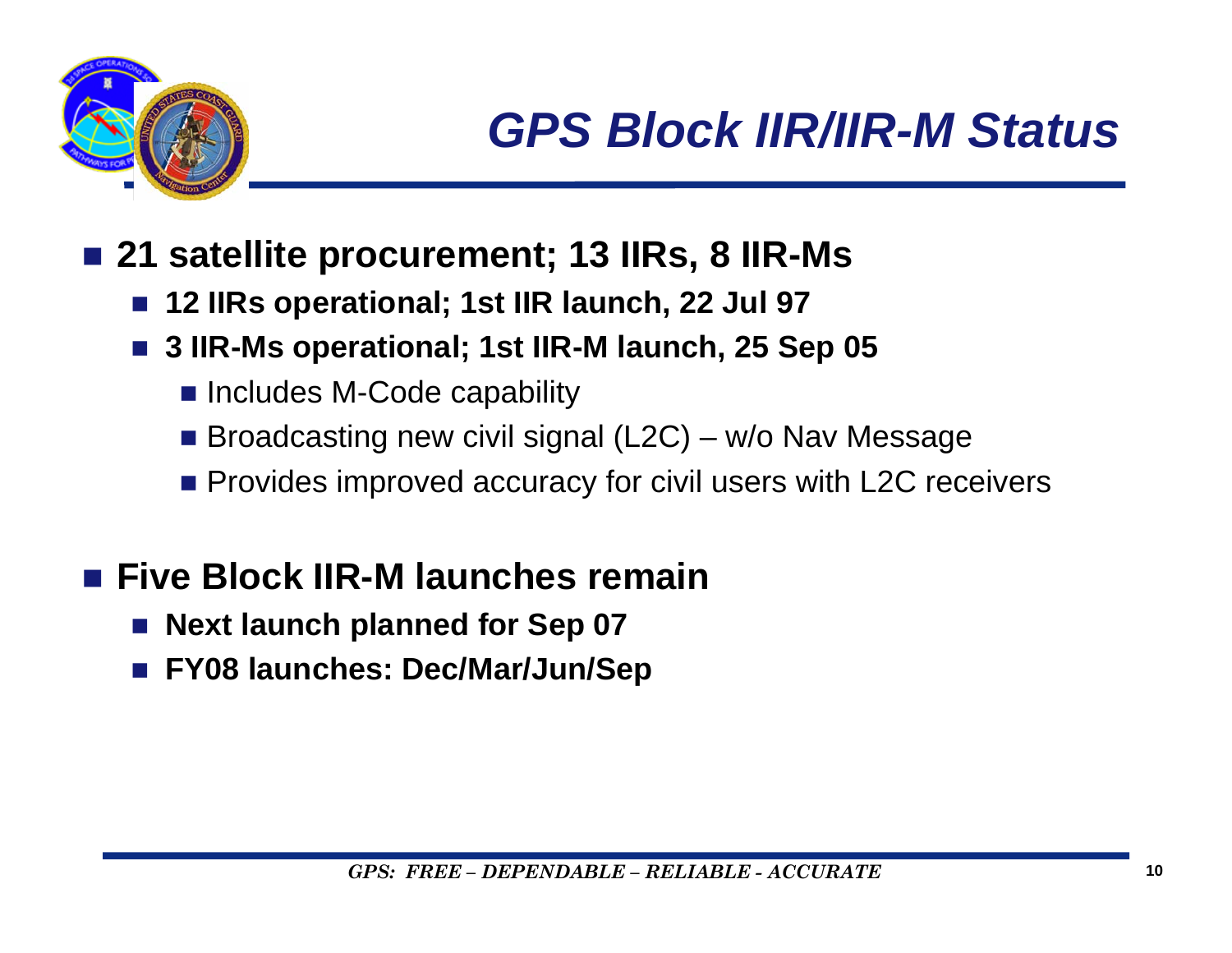

*GPS Block IIF Status*

- 12 satellite procurement
	- **Adds third civil signal – L5**
- **IIF-1 available for launch** 
	- **Objective Jan 09**
- **Current estimate for IIF-1 launch is Jul 08**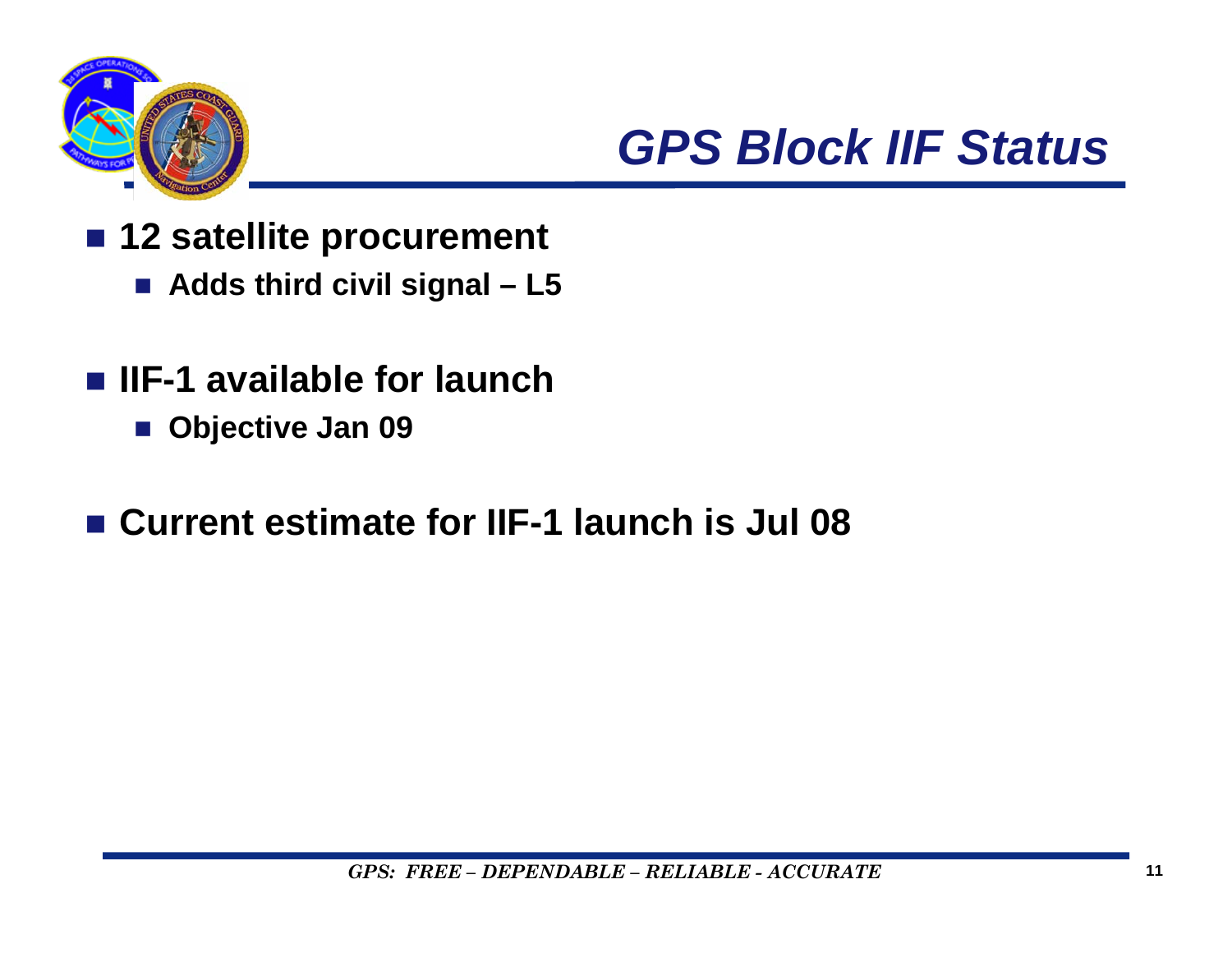

- **GPS III includes IIR-M/IIF capabilities, plus**
	- **L1C (fourth civil signal) compatible with Galileo**
	- **+10dB earth coverage military signal power increase**

#### **Civil benefits:**

- Provides operational capability for L2C and L5
	- **In combination with GPS IIR-M and IIF satellites**
- **Delivers L1C for interoperability with Galileo, QZSS**
- $\mathbb{R}^3$ **Significant increase in system accuracy**
- $\mathbb{R}^3$ **Improved availability of accuracy with integrity**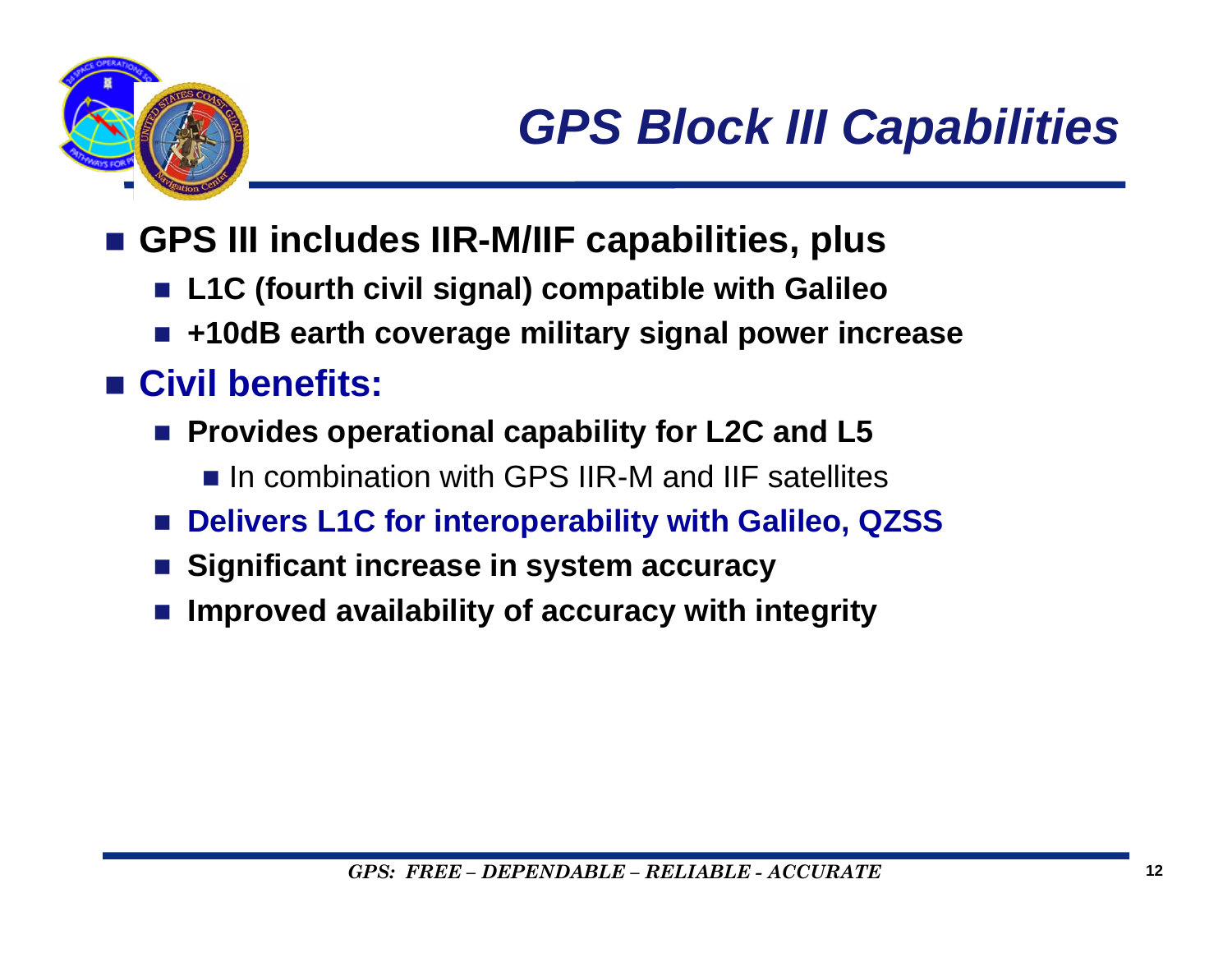

- The Navigation Center appreciates your reports **regarding service degradations, outages, or other incidents or anomalies.**
- Please report problems via our GPS Problem **Report Page.**
- After a GPS user completes these forms, they are **sent to a database for tracking, analysis, and resolution.**
- Reports may be received via phone/fax

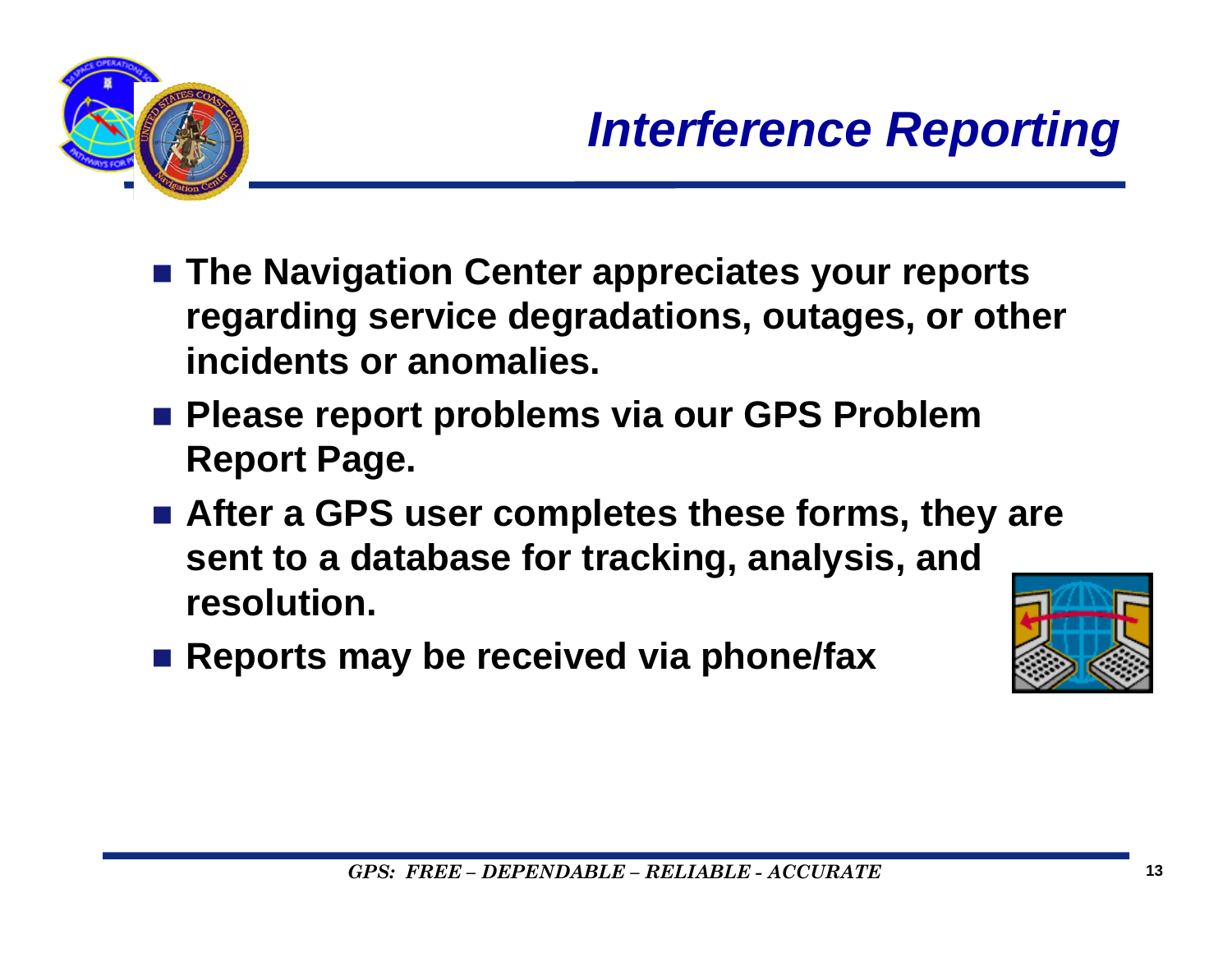# *Interference Reporting Process*

- User contacted for additional information, if **necessary.**
- If the report is <u>aviation</u> related it will be directed to **the FAA for tracking, analysis, and resolution.**
- **Maritime and terrestrial related reports will be processed simultaneously by the USCG GPS Liaison to the GPS Operations Center at Schriever AFB and NIS personnel for resolution.**
- ¾ **Check for constellation events during reported outage period by using NANU.**
- ¾ **Perform analysis of constellation activity during reported outage times.**



U.S. Department of **Homeland Security United States Coast Guard** 



*GPS: FREE – DEPENDABLE – RELIABLE - ACCURATE* $\boldsymbol{E}$  and  $\boldsymbol{I}$  and  $\boldsymbol{I}$  and  $\boldsymbol{I}$  and  $\boldsymbol{I}$  and  $\boldsymbol{I}$  and  $\boldsymbol{I}$  and  $\boldsymbol{I}$  and  $\boldsymbol{I}$  and  $\boldsymbol{I}$  and  $\boldsymbol{I}$  and  $\boldsymbol{I}$  and  $\boldsymbol{I}$  and  $\boldsymbol{I}$  and  $\boldsymbol{I}$  and  $\boldsymbol{I}$  and  $\boldsymbol{I}$  and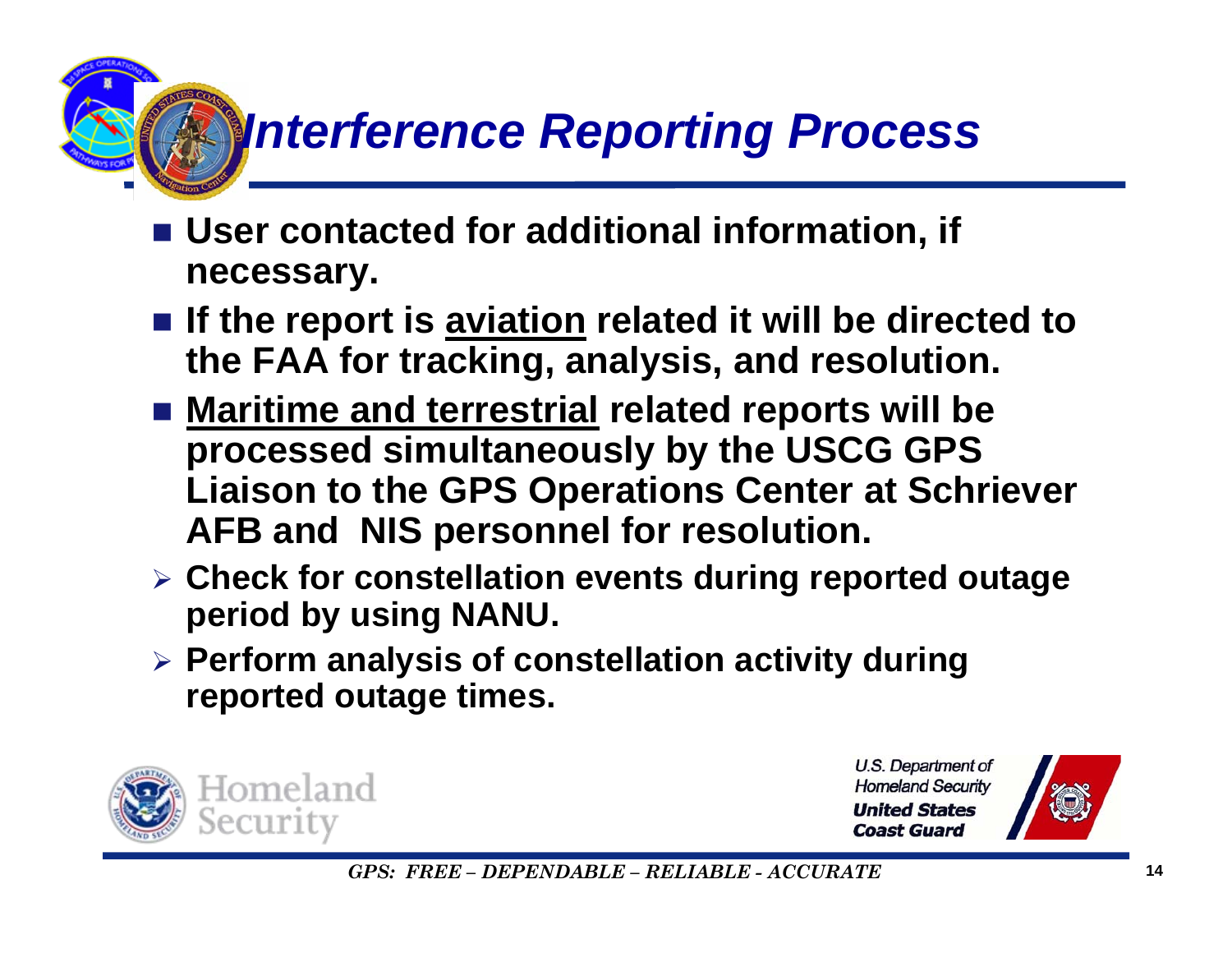



- *Sustaining* **capabilities for military and civil users worldwide**
	- **Maintain ground systems/on-orbit satellites, launch new satellites**
	- **Fielding GPS enhancements**
- *Modernizing* **constellation with new signals and capabilitie s**
	- **First IIR-M launch Sep 05, first IIF launch 2008, first GPS III launch 2013**
	- **New civil and military GPS signals**
	- **Continuing work with Galileo and international community**
- *Managing* **GPS systems & supporting stakeholders**
	- **Technical baselines, interfaces, performance**

**Department of Defense and Air Force are committed to responsible stewardship of GPS as a global utility**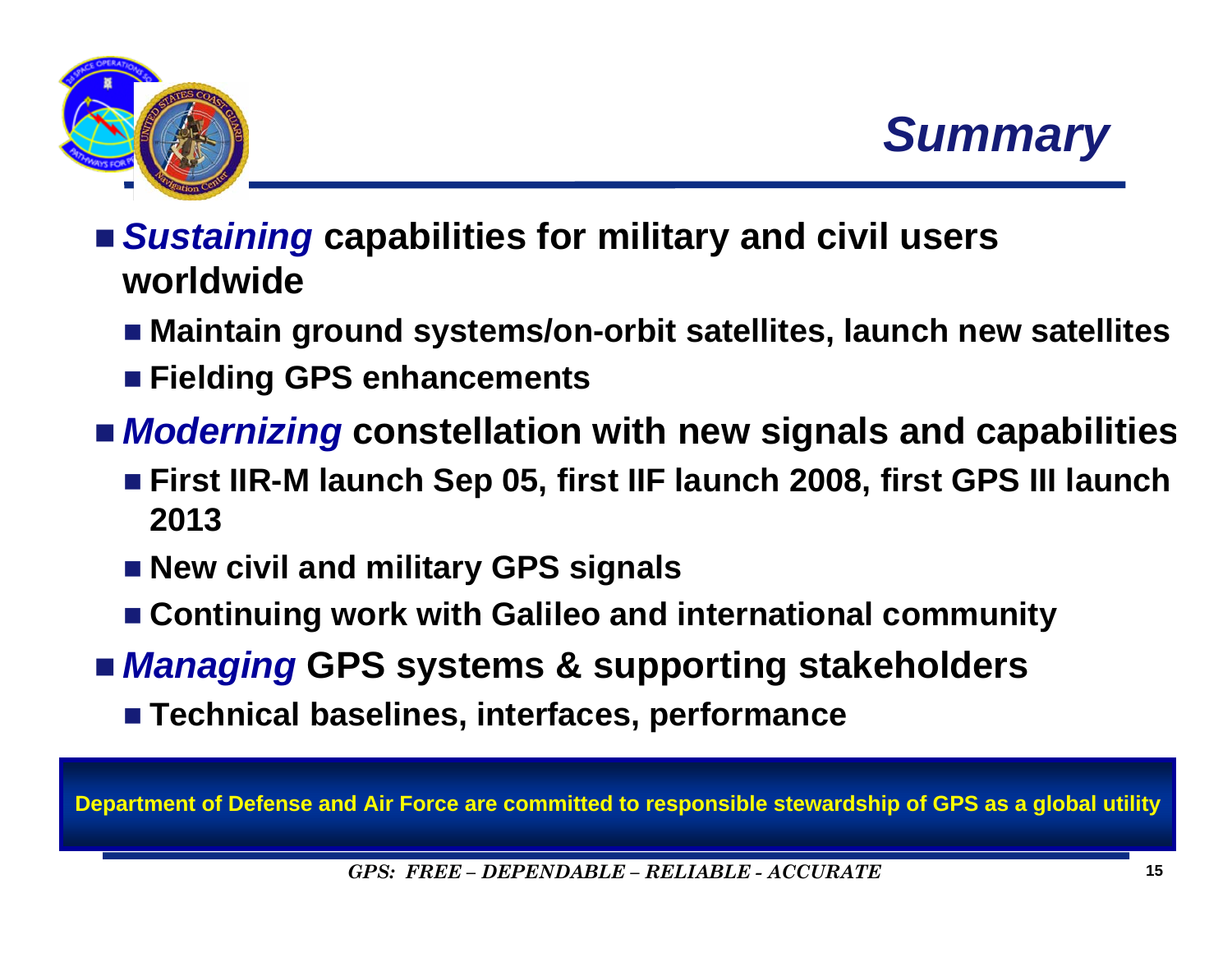

## *Constellation Summary*

- **31 satellites on-orbit**
	- **30 satellites set healthy to users in the operational almanac**
	- **0 satellites launched**
- П **1 satellite decommissioned (PRN 15)**
- П **1 satellite disposed (PRN 15)**
- П **Constellation changes since Mar 2007**
	- **PRN 15 Disposed 6 Apr 07**
	- SVN 23 L-Band enabled (good clock, PRN32 issue)
	- PRN 05 single-burn re-phase arrival 15 Apr 07
		- **Provides b/u for PRN-30 (in plane)**
	- PRN 25 re-phase ongoing, stop burn scheduled for 11 Jun 07
		- **Provides b/u for PRN 27 (in plane)**
	- PRN 01 re-phase ongoing, stop burn scheduled for ~2 Oct 07
		- **Clears recurring COLA w/ PRN 31**